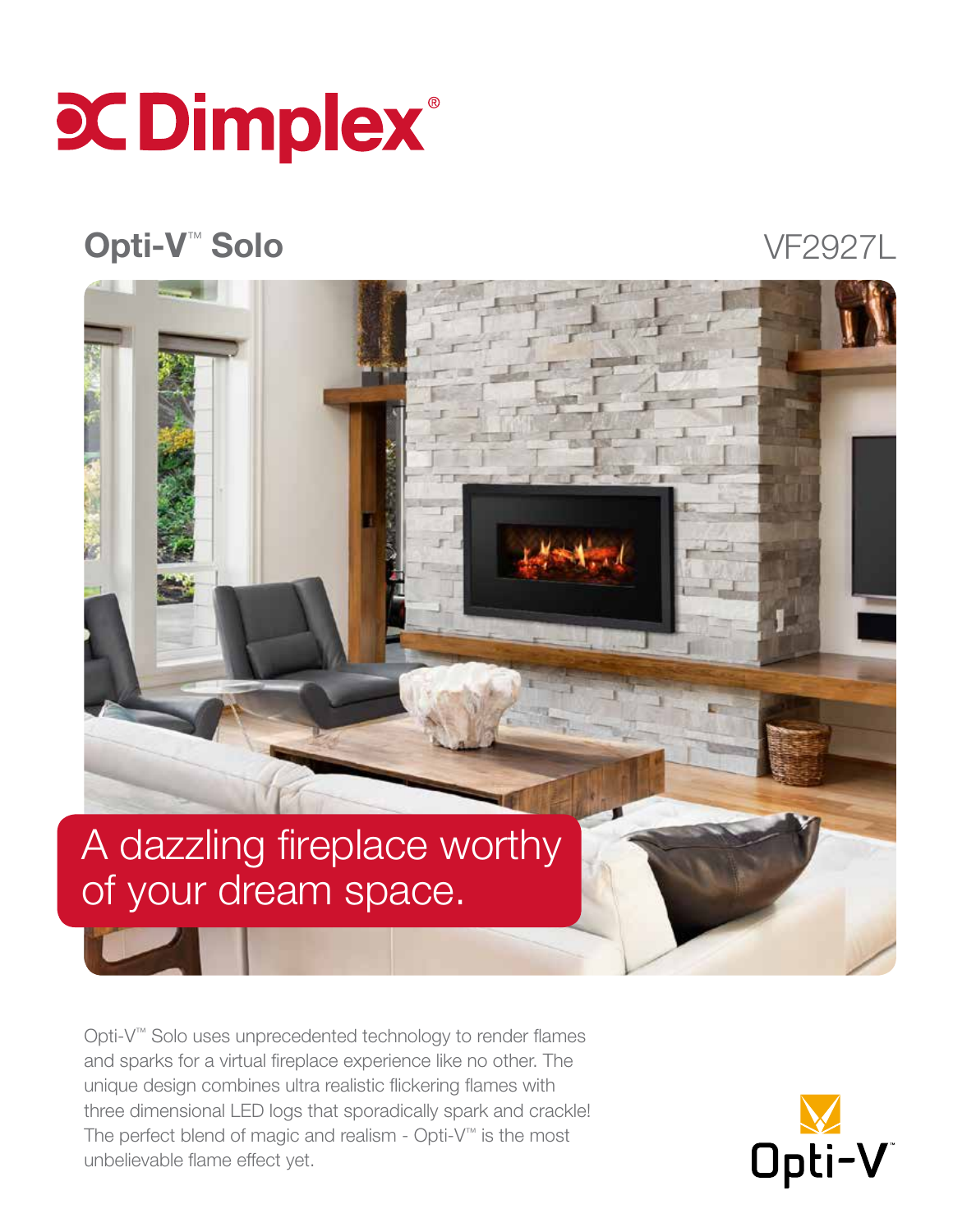# **CDimplex**®

### Opti-V™ Solo VF2927L



| Model #        | <b>Description</b>                        | Lbs / Kg | <b>NUPCA</b> | Wty. <sup>†</sup>   Carton Dimensions (WxHxD)                                        |    | Cube <sup>1</sup>         |  |
|----------------|-------------------------------------------|----------|--------------|--------------------------------------------------------------------------------------|----|---------------------------|--|
|                |                                           |          |              | <b>Inches</b>                                                                        | cm | $\text{H}^3$ $\text{m}^3$ |  |
| <b>VF2927L</b> | Opti-V™ Solo Built-in Fireplace 63 / 28.6 |          |              | 781052 092877 2 yr. 33-7/8 x 17-3/4 x 22-1/8 86.0 x 45.0 x 56.0 7.7 0.2              |    |                           |  |
|                | OT1957-BLACK Opti-V™ Black Trim           |          |              | 38.7 / 17.6 781052 126282 1 vr. 44-7/8 x 27-5/8 x 5-1/2 114.0 x 70.0 x 14.0 3.9 0.11 |    |                           |  |

Specifications, finishes and dimensions are subject to change. †Limited warranty. ©2018 Glen Dimplex Americas SE-020 FROS-082119 SE-020-R09-082119



|                      | Opti-V <sup>™</sup> Flame Effect<br>High definition video and a<br>three-dimensional illusion creates<br>dazzling flames that flicker<br>between the logs. |
|----------------------|------------------------------------------------------------------------------------------------------------------------------------------------------------|
| 鮝                    | <b>Heat-free Operation</b><br>Designed with the sole purpose<br>of providing a stunning visual<br>flame feature.                                           |
| $\blacktriangleleft$ | <b>Crackling Sound Effects</b><br>Enjoy a more complete sensory<br>experience with the sound of<br>natural wood fire.                                      |
| $\div$               | Direct-wired<br>Designed to be direct-wired<br>to a 120/240V circuit for a<br>seamless look.                                                               |
| 臝                    | <b>All-season Flames</b><br>Enjoy the unique charm of a<br>fireplace 365 days a year using<br>the flames without the heat.                                 |
| 用                    | <b>Sight and Sound Remote</b><br>Control the flames and crackling<br>sound effects at the touch of<br>a button.                                            |
| 氺                    | Frame, Wire and Finish<br>Basic installation requires fewer<br>tradespeople, no gas lines,<br>venting or chimney.                                          |
| $\bf{O}$             | <b>Ultra-energy Efficient</b><br>Uses less than 100 watts for<br>incredibly low-cost operation.                                                            |
| $\blacksquare$       | Zero emissions<br>The most sustainable fireplace<br>option; with no emissions.                                                                             |
| {ै                   | <b>Reduces Liability</b><br>Ideal for public spaces in<br>commercial installations; meets<br>the strictest building codes.                                 |
|                      | <b>Cool-touch Glass</b><br>Glass remains cool making<br>ومرام المالم الرميكي مكتمرة                                                                        |

Features

it safe for children and pets in any location.